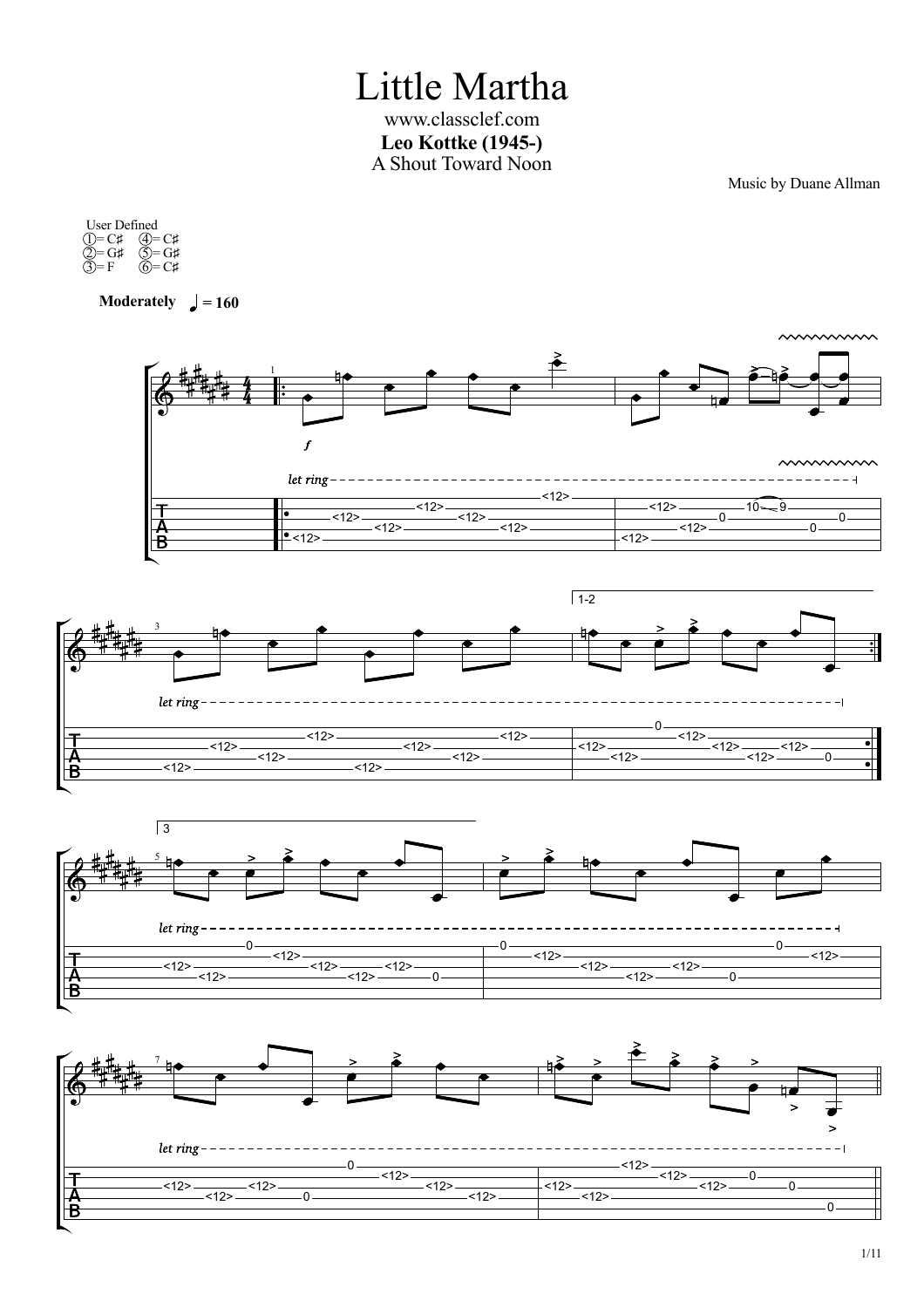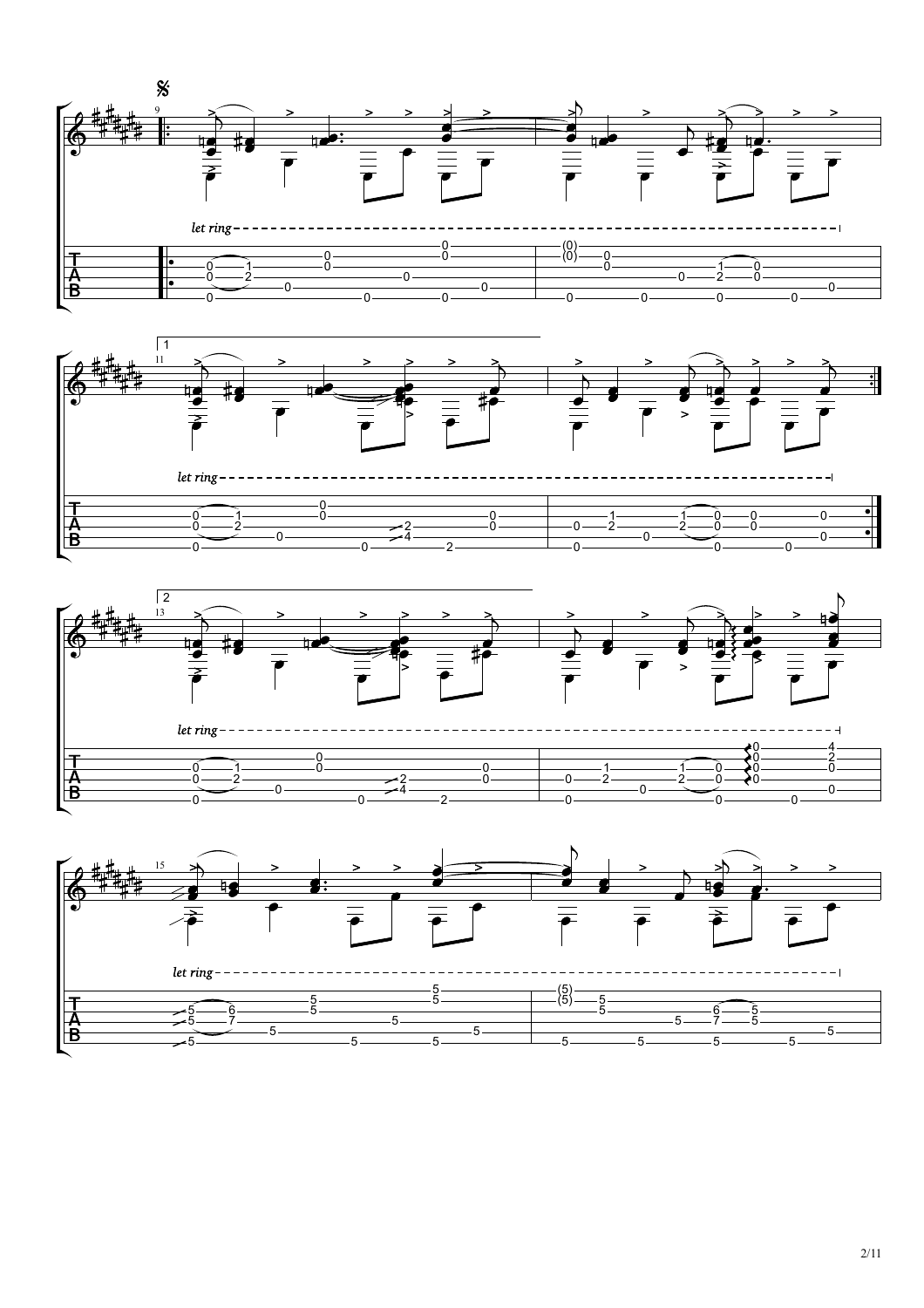





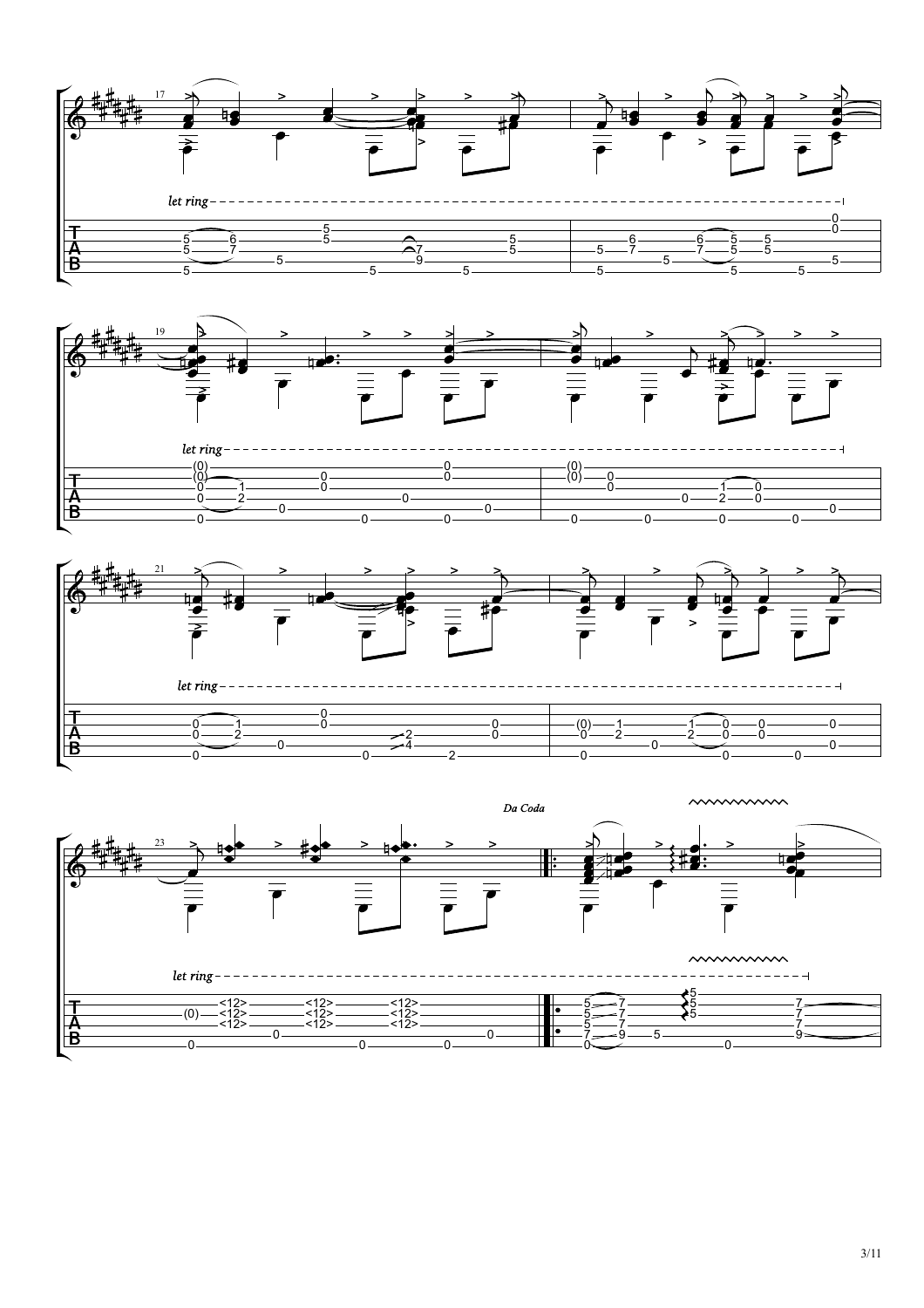

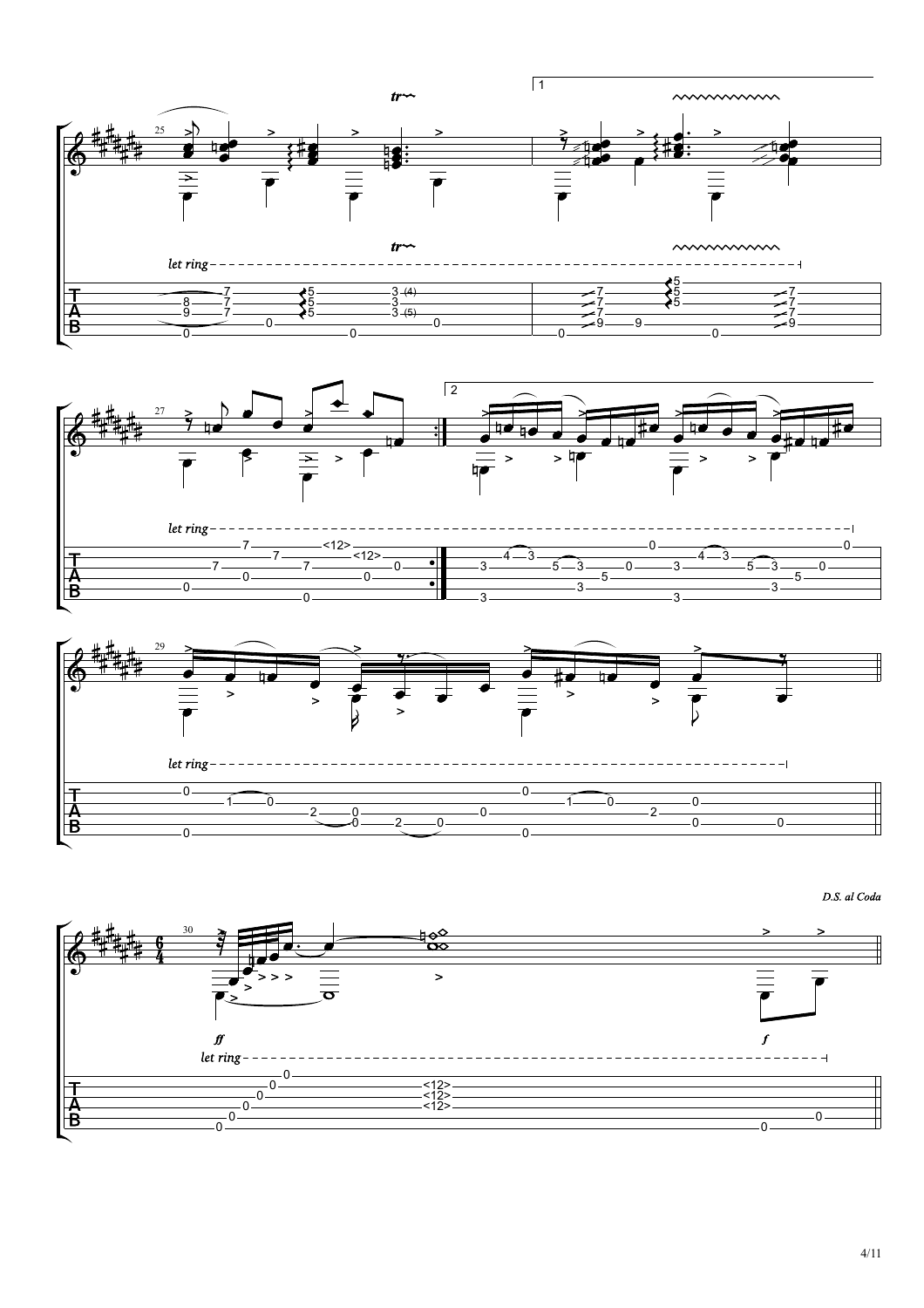





5/11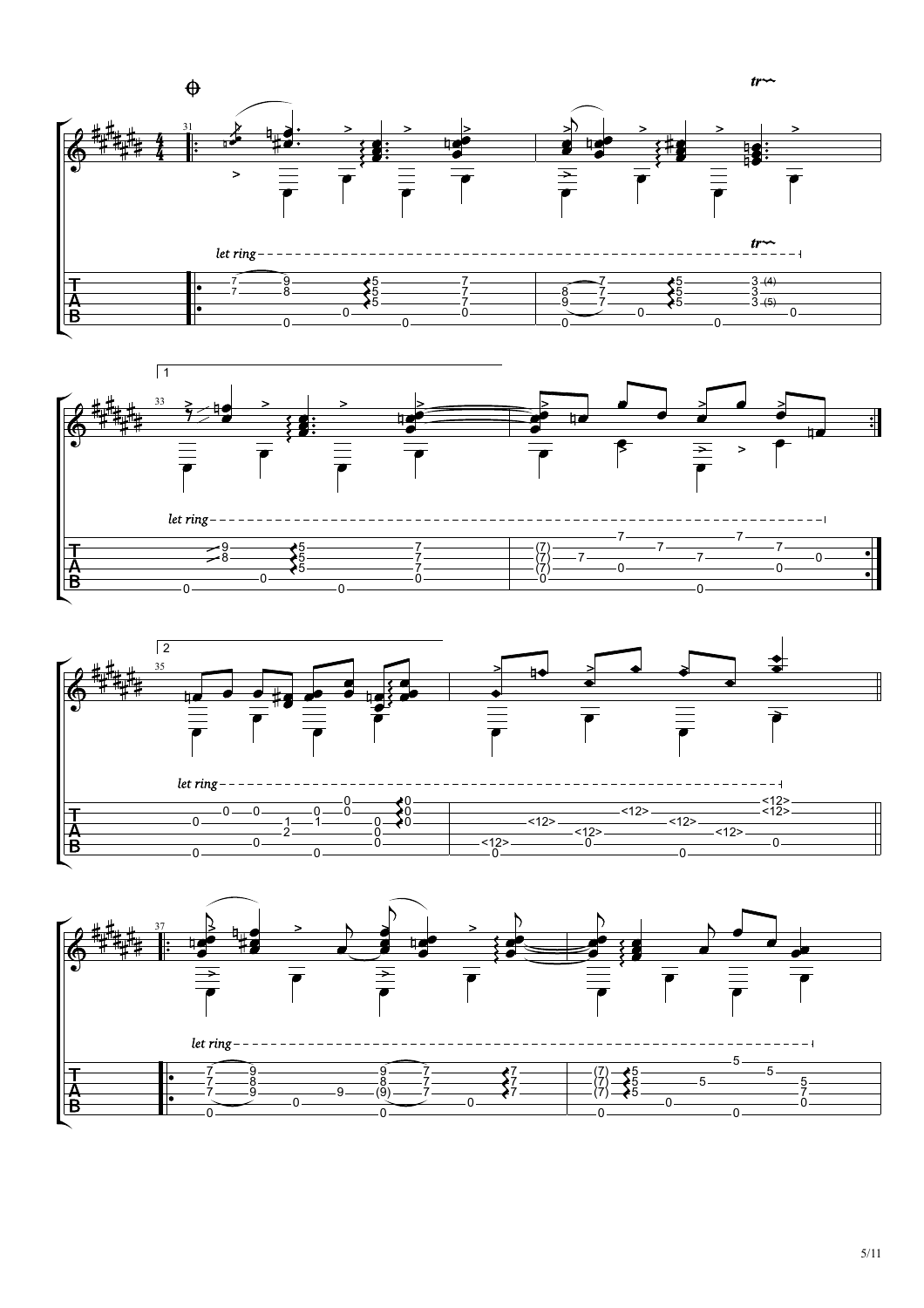





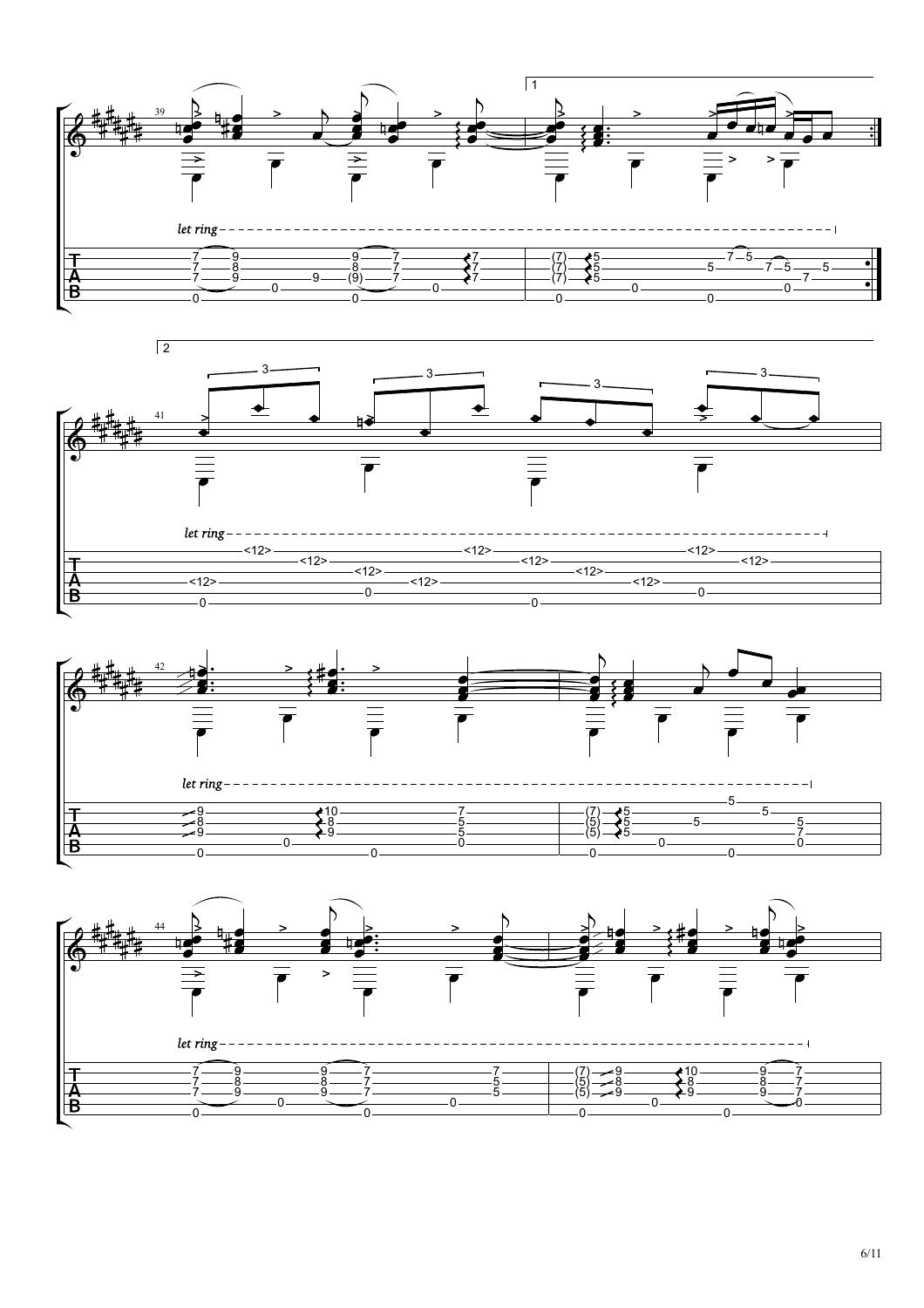







7/11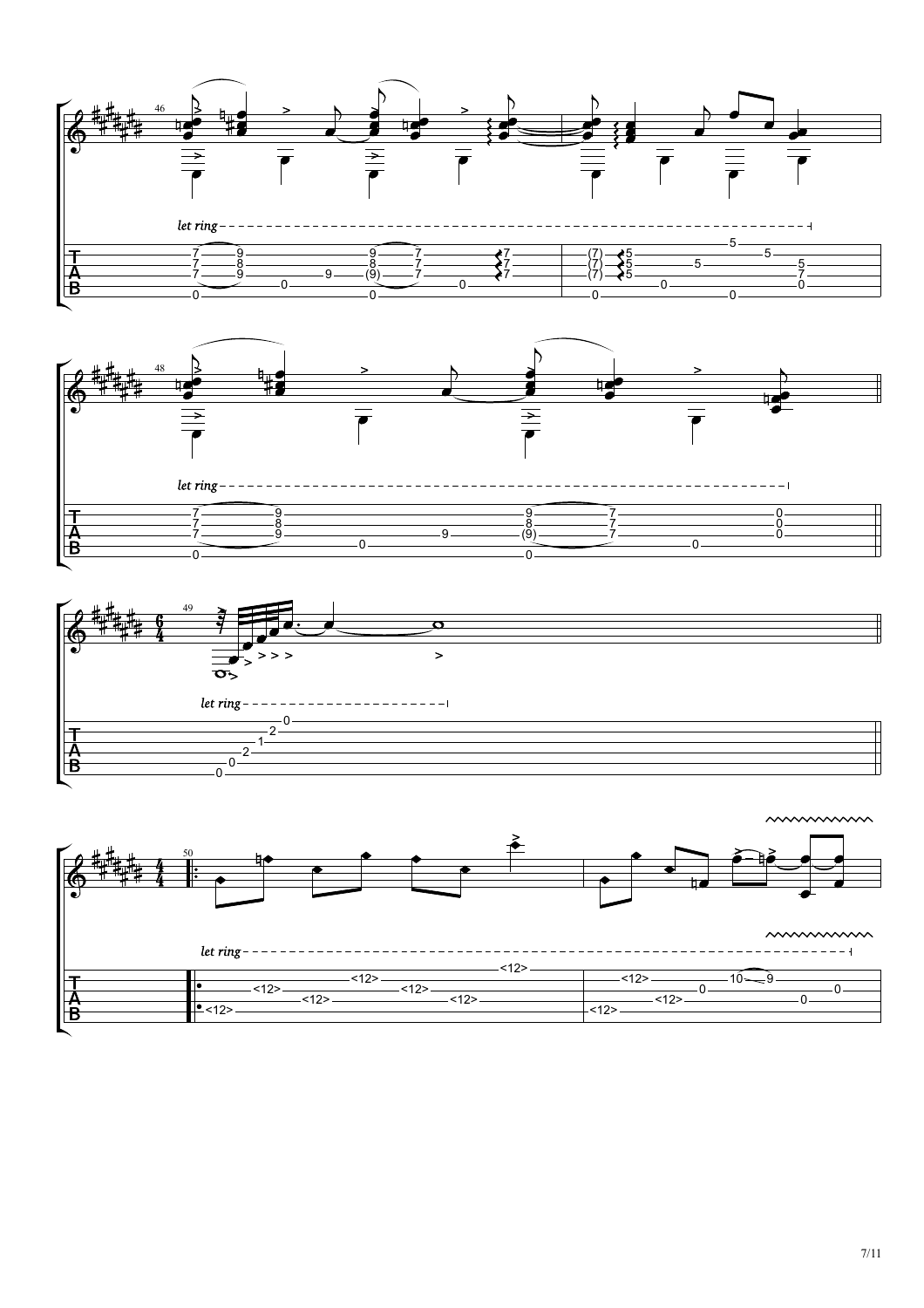







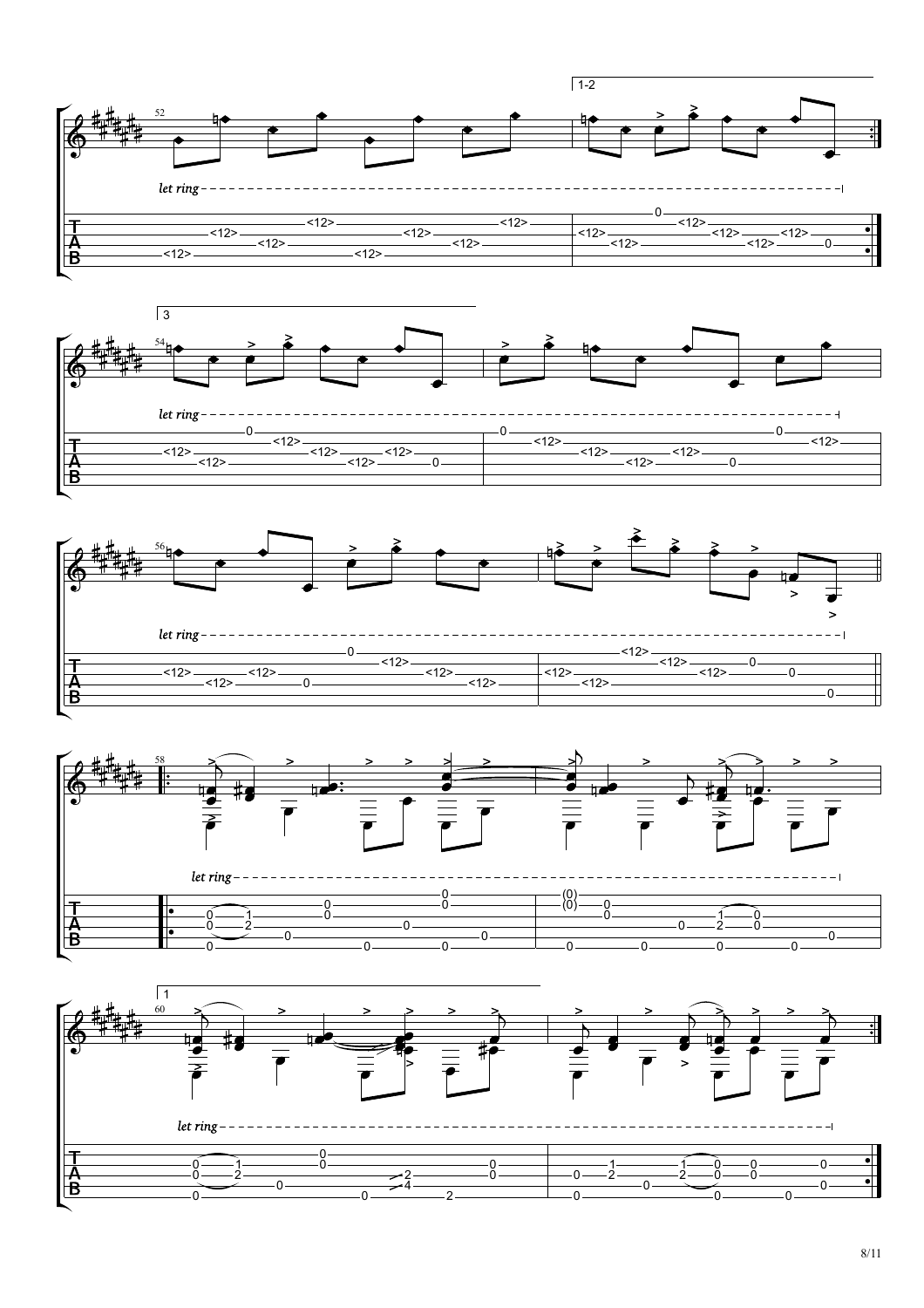

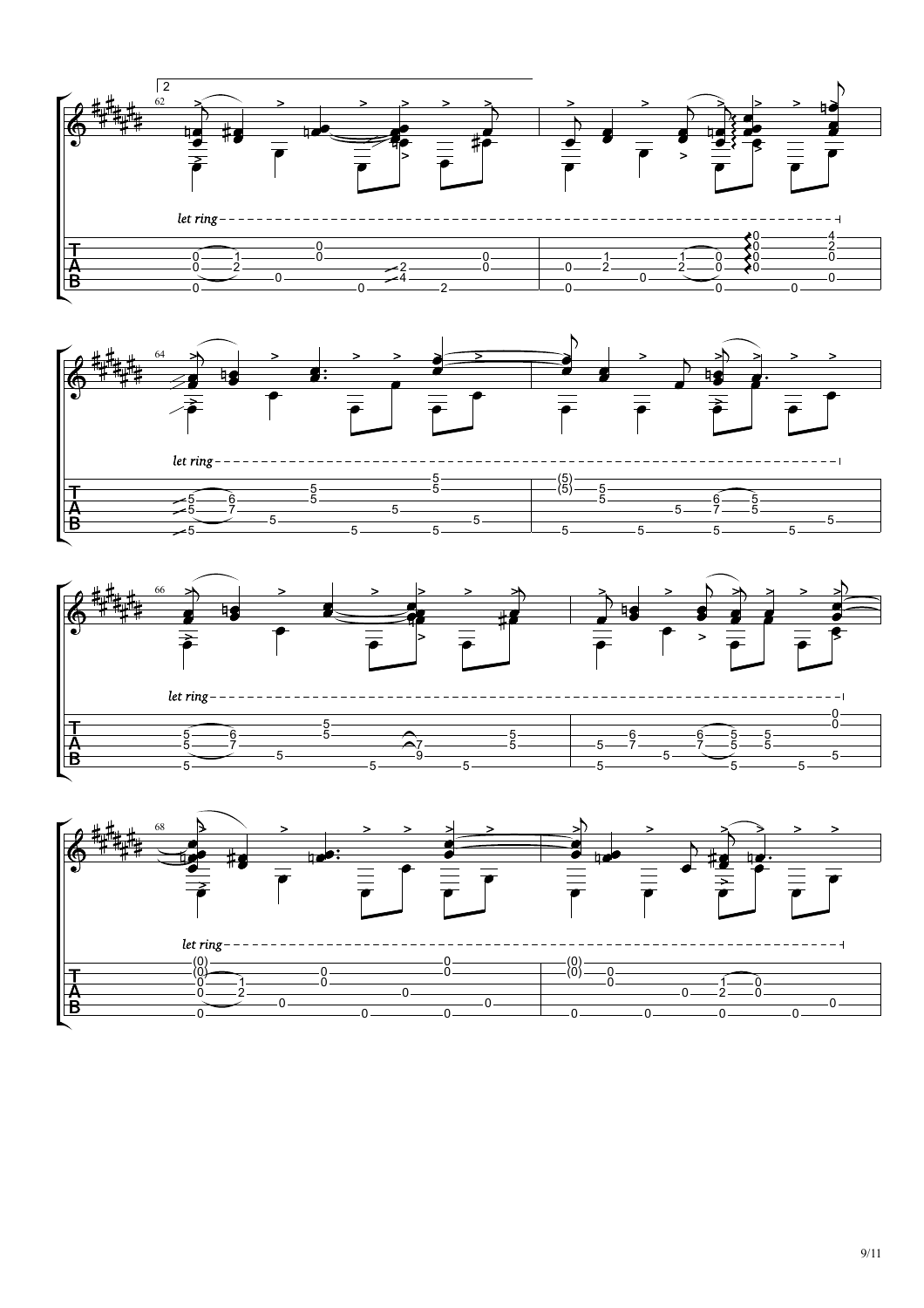